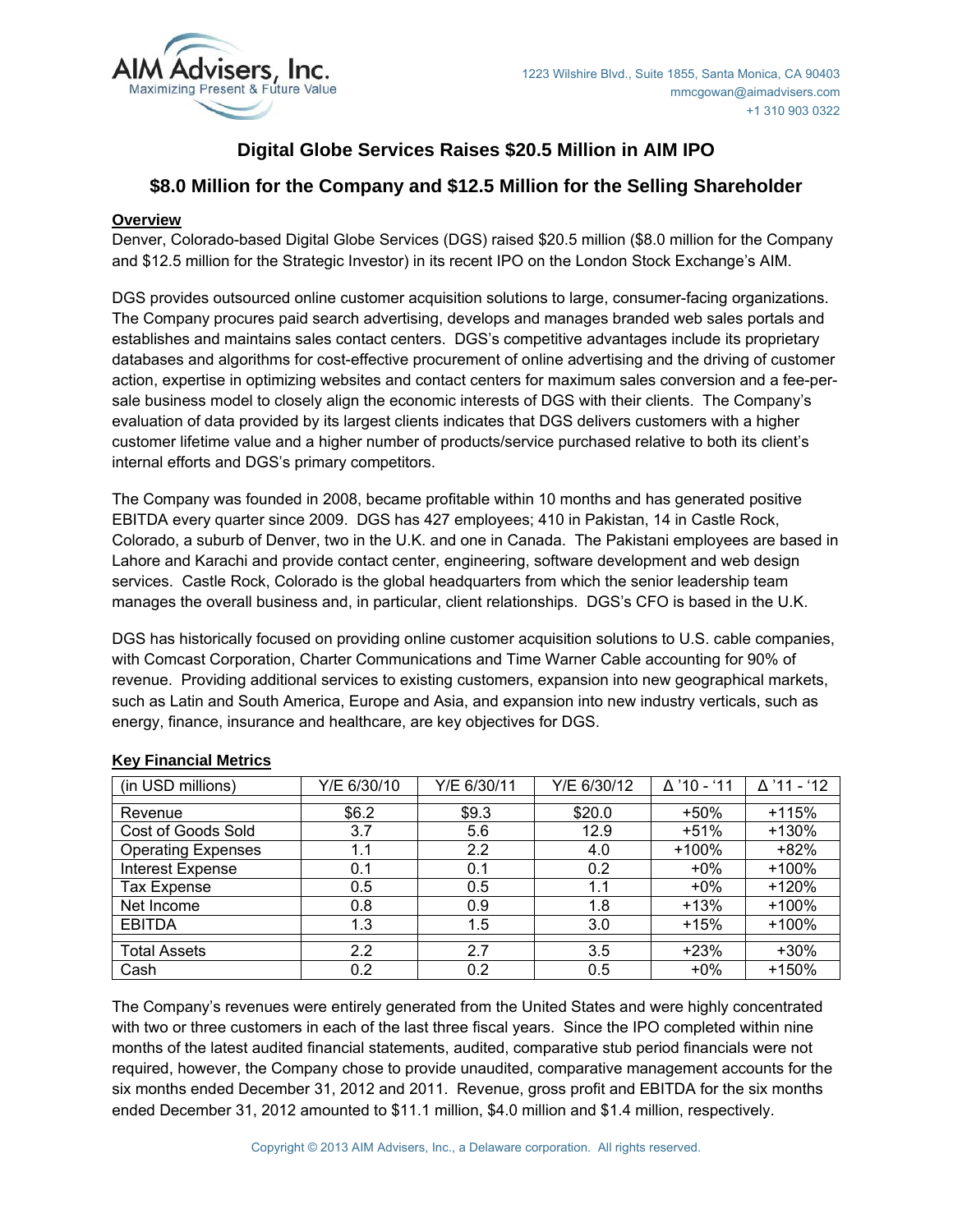

# **Key Listing Metrics**

- \$20.5m gross was raised, \$8.0m for the Company and \$12.5m for the Selling Shareholder
- \$6.1m, net of offering costs, was raised for the Company intended to be used for:
	- $\circ$  \$3.2m Working capital
		- Provided new services to existing U.S. clients
		- Expand into new markets; Latin and South America, Europe and Asia
		- Expand into new verticals; energy, finance, insurance and healthcare
	- o \$2.9m Repayment of factoring advance
- Aggregate transaction costs amounted to 11.7% for the Company and Selling Shareholder
- Offering costs amounted to 23.8% of the gross capital raised for the Company
	- o The offering was undertaken on a 'best efforts' basis, as opposed to being underwritten
		- Broking commission of 4.0%
		- Undisclosed corporate finance fee
		- Discretionary commission of up to 1.0% of the opening market cap (\$0.7m)
		- Five-year warrant over 0.5% of the enlarged share capital
			- Exercisable subject to certain performance criteria
			- Struck at a 6.3% premium to the IPO price
- Selling Shareholder bore their own costs, which only amounted to the 4.0% broking commission
- Opening market capitalization of \$73.9m
- Dilution to existing shareholders of 10.8%
- Free float of 27.7%
- Trailing pre-money revenue multiple of 3.3
- Trailing pre-money EBITDA multiple of 22.0
- Trailing pre-money P/E ratio of 36.6

# **Shareholder Base**

The Company had 26.5 million shares outstanding prior to the IPO and issued 3.2 million new shares for cash in the IPO, leaving the Company with 29.7m shares outstanding. The table below details those who held 3% or more of the Company prior to and/or after the IPO, along with the collective ownership of the Other New U.K. Investors.

| Shareholder                                                  | Pre-IPO % | Post-IPO %         |
|--------------------------------------------------------------|-----------|--------------------|
| Strategic Investor                                           | 68.12     | 43.831,2           |
| Founder & CEO                                                | 21.88     | 19.51 <sup>1</sup> |
| Executives, Directors, Employees and Consultants             | 10.00     | 8.92               |
| London Institution (Pension and Insurance Funds)             |           | 7.95               |
| London Institution (Various Funds) and Private Client Broker |           | 3.07               |
| Other New U.K. Investors                                     |           | 16.72              |
| Totals                                                       | 100.00    | 100.00             |

 1 Subject to a 12-month lock-in and customary orderly market provisions for a further 12 months. 2

<sup>&</sup>lt;sup>2</sup> In addition to the dilutive effect of the new shares issued for cash by the Company in connection with the IPO, the Strategic Investor raised \$12.5 million as the Selling Shareholder.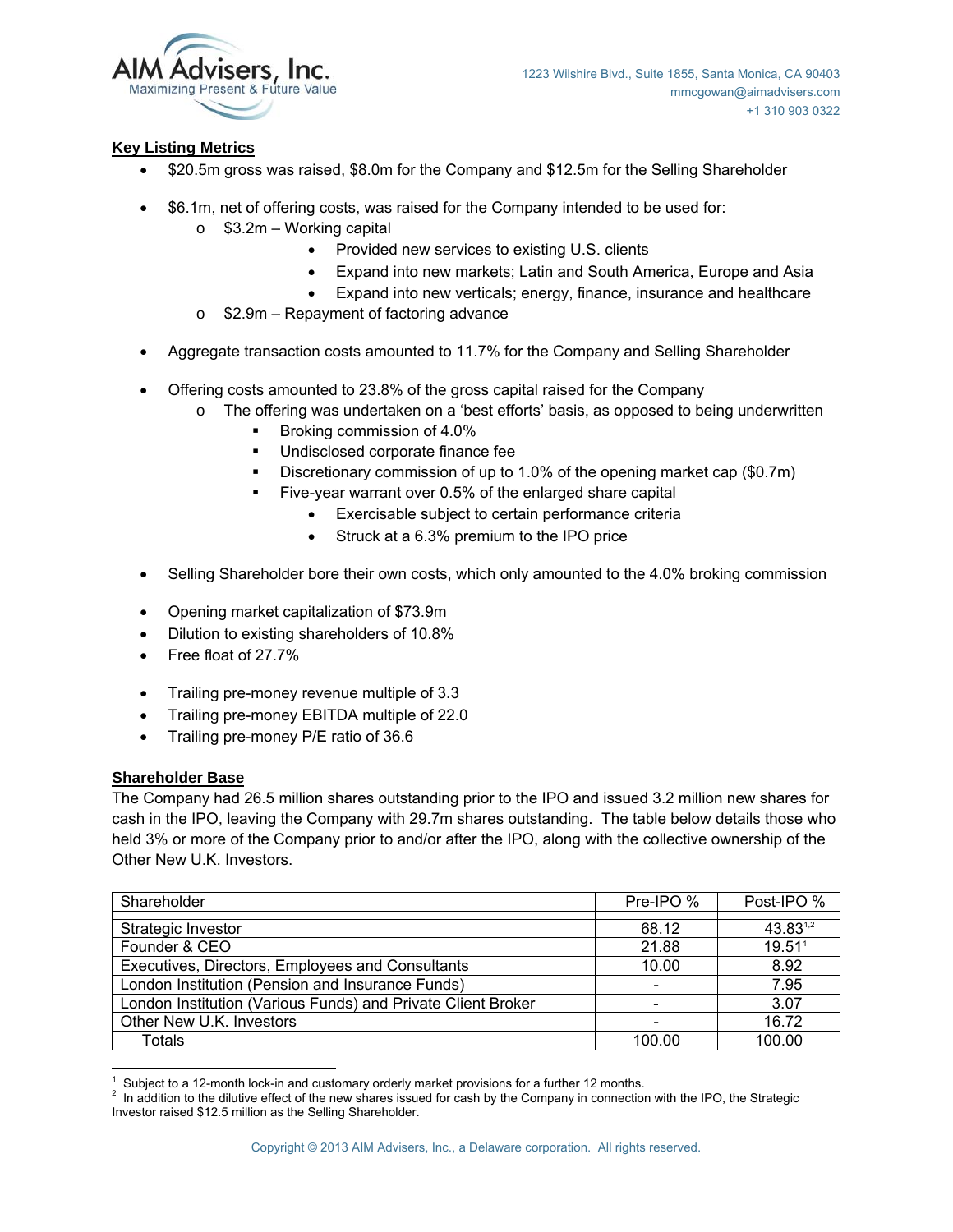

The CEO founded DGS in 2008 and the Strategic Investor provided some seed funding as well as logistical and operational support.

Beyond the obvious benefit of creating \$12.5 million of immediate liquidity for the Strategic Investor, the Company now has an adequate amount of growth capital for expansion of services to existing clients and expansion into new geographical markets and industry verticals. With a solid base of blue-chip Institutional and Other U.K. Investors, the Company can create additional post-IPO liquidity and raise additional capital, if necessary. In addition, the Company believes that its IPO and public market status on AIM will raise its profile in the sector, particularly internationally, and provide transparent incentives for existing and future employees via the Company's Share Option Plan.

#### **Board of Directors and Corporate Governance**

The Board of Directors consists of two Executive Directors (the Founder & CEO and the CFO) and four Non-Executive Directors (a non-independent Chairman by virtue of his firm's shareholding as the Strategic Investor and three independent NEDs, although one is the half-brother of the Chairman); all with solid resumes and a good blend of complementary experiences and skill sets. The Board will meet at least four times per year.

Companies listed on AIM are not required to comply with the U.K. Corporate Governance Code, which is mandatory for companies listed on the Main Market; however, as is typical, the Company intends to follow, to the extent appropriate for its size and nature, the Corporate Governance Guidelines for Smaller Quoted Companies, which are published by the Quoted Companies Alliance. The overarching principle of such guidance is to ensure that a company is managed in an efficient, effective and entrepreneurial manner for the benefit of all shareholders over the long term.

The Company has established an Audit Committee and a Remuneration Committee. Both committees are chaired by an independent NED with the other two independent NEDs serving as members. The Audit Committee will meet formally at least four times a year and the Remuneration Committee will meet when required, however, not less than two times a year. The Nomination Committee will be an ad hoc committee constituted by the Board as and when required and, when constituted, will be chaired by an independent NED.

#### **Accounting Considerations**

The Company is domiciled in Bermuda, which allows for the use of any internationally recognized GAAP. Since the Company's operating subsidiaries are incorporated in Delaware and all of the Company's historic revenues have been generated from the United States, the Company has chosen to report using U.S. GAAP. Since all of the Company's revenues are earned in U.S. Dollars, the U.S. Dollar is the functional currency and was also chosen as the reporting currency.

The U.K. Member Firm of an international accountancy network acted as Auditor and as Reporting Accountant. Since the IPO completed within nine months of the latest audited financial statements, audited, comparative stub period financials were not required, however, the Company chose to provide unaudited, comparative management accounts for the six months ended December 31, 2012 and 2011.

An unaudited pro forma statement of net assets is never required in connection with an AIM IPO and was not provided in this instance since the effect of the net proceeds from the IPO on the net assets of the Company is obvious.